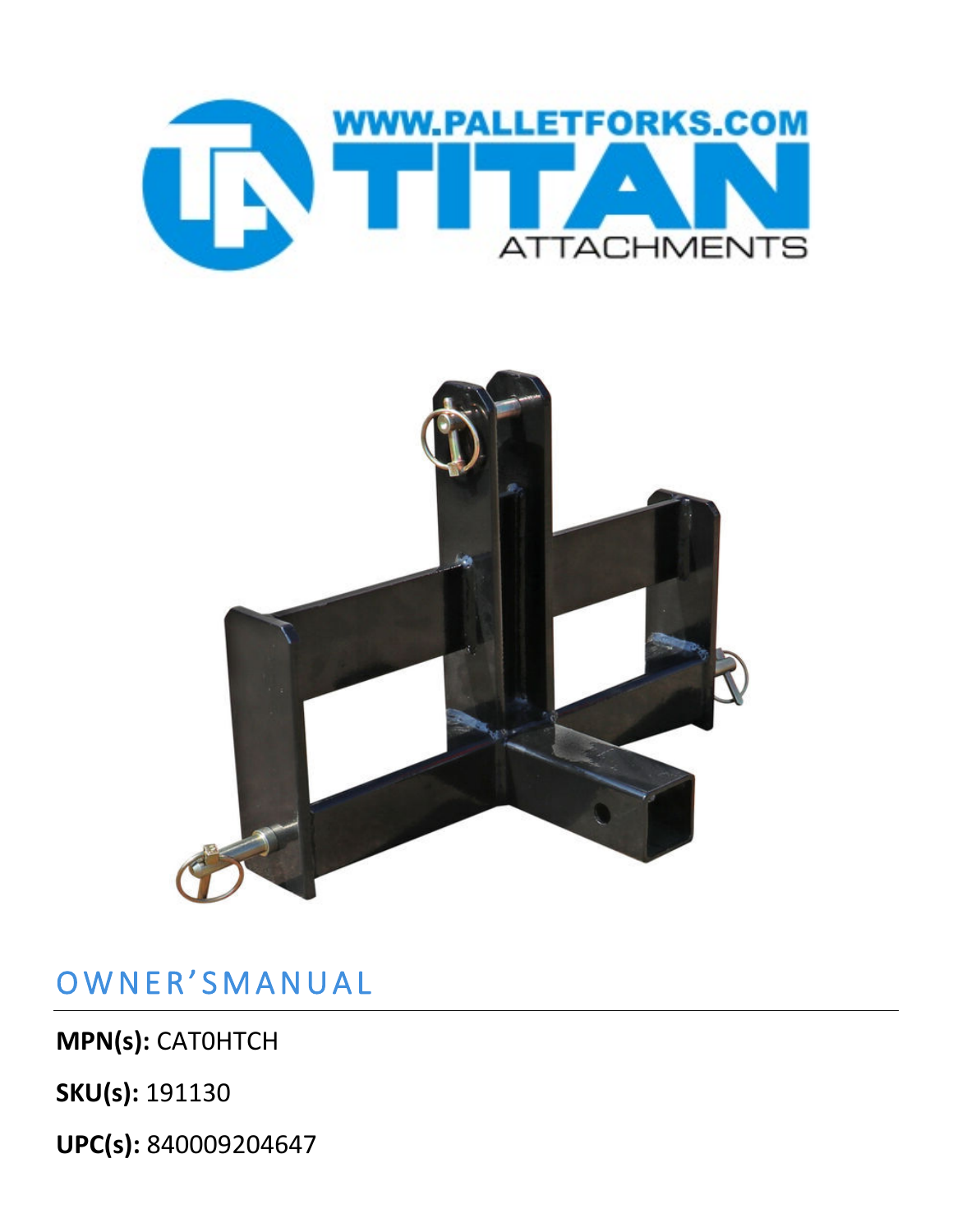PARTS DIAGRAM / EXPLODED VIEW



| <b>ITEM</b> | <b>BOX</b>   | <b>DESCRIPTION</b>           | <b>QTY</b> |
|-------------|--------------|------------------------------|------------|
|             | <b>3PH01</b> | <b>HITCH</b>                 |            |
| 2           | <b>3PH02</b> | <b>THREADED PIN (BOTTOM)</b> |            |
| 3           | <b>3PH03</b> | <b>LINC PIN</b>              |            |
| 4           | <b>3PH04</b> | PIN (TOP)                    |            |

#### ASSEMBLY INSTRUCTIONS

− No Assembly Instructions Required.